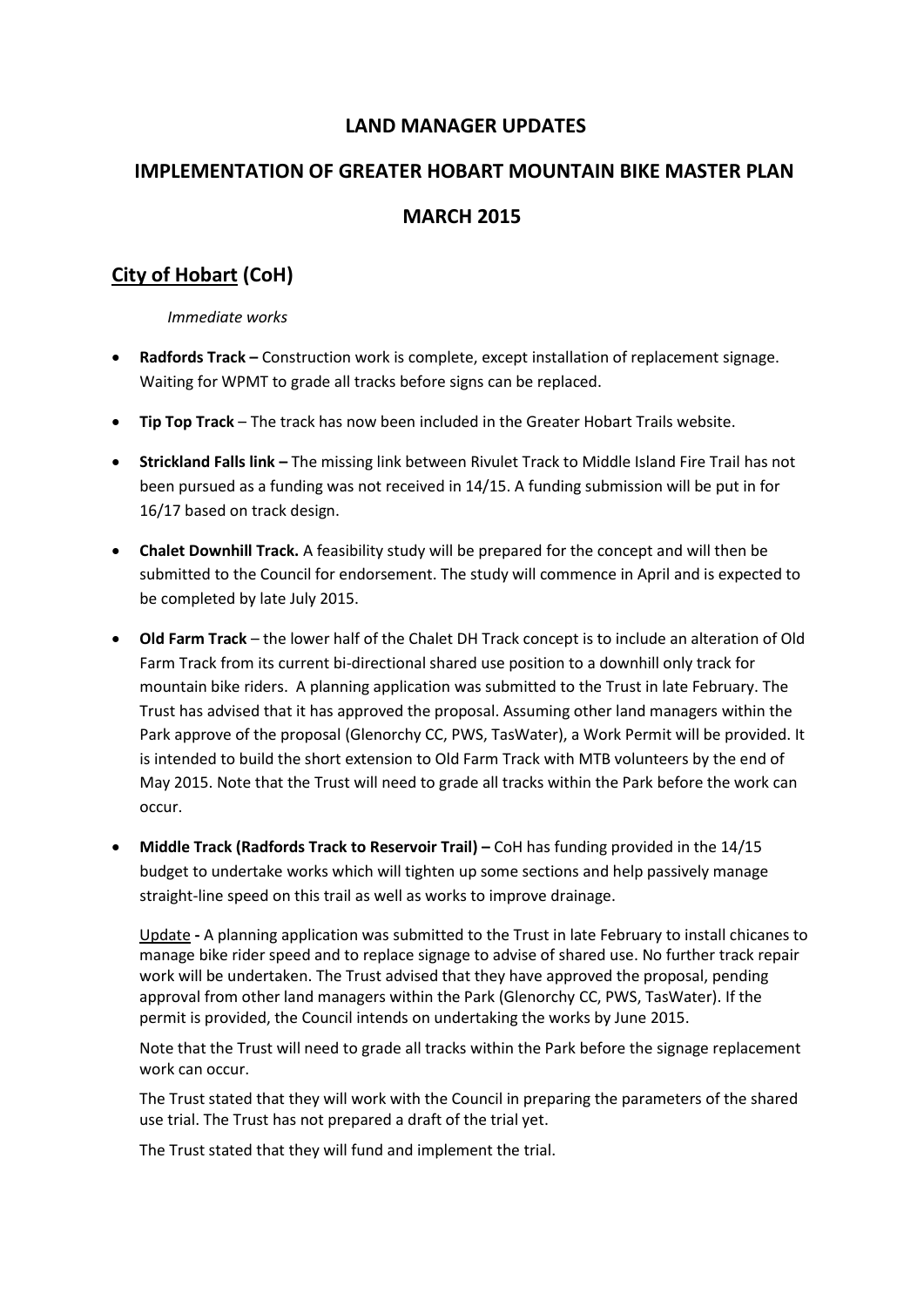The Trust has been advised that the Council has provided funding in 14/15 to install the chicanes and the replacement signage to manage the risks of share use on this track. The Trust have also been advised that if the works are not undertaken in 14/15 as a result of the Trust's inaction, then given the Council's internal funding process, funding will not be able to be sourced again until 16/17, at the earliest.

### **# Continued frustrations were expressed by members of the committee over the Trust's lack of progress in the development of the shared use trial.**

 **Fern Tree Park to Pillinger Drive –** CoH has funding provided in the 14/15 budget to undertake works which will tighten up some sections and help passively manage straight-line speed on this trail as well as works to improve drainage.

Update: Same details as Middle Track above.

- **S56 –** CoH will receive funding in the 15/16 budget to undertake work to repair and formalise this track.
- **Twin Bridges –** The decking of the Twin Bridges is being widened and the handrail height increased to cater for shared use. Construction commenced on 2<sup>nd</sup> March and is to be completed by 28<sup>th</sup> March.
- **The Slides Track –** Funding has been gained in 15/16 to build The Slides Track. It is intended to work with MTB riders to design and build the track, along similar lines to the method used for Tip Top Track.
- **Queens Domain Summit Loop**  Funding has been gained in 15/16 to upgrade a number of track sections below the summit of the Domain. This work is being undertaken in accordance with the *Queens Domain Master Plan 2012* and the *GH MTB Master Plan*. It is envisaged this will form a loop for beginner to intermediate bike riders.
- **Crossroads to TCA – Western and Eastern Side** Funding has been gained in 15/16 to upgrade the tracks that lead from the Crossroads area to the TCA, on the western and eastern side of the Athletics Centre. This work is being undertaken in accordance with a recommendation from the *Queens Domain Master Plan 2012*. It is envisaged this will form a loop for beginner to intermediate bike riders.
- **Wishing Well Bridge (Pipeline Track)**  Funding has been gained in 15/16 to remove this narrow concrete culvert and replace it with a footbridge that caters for shared use.
- **Cascade Land Strategy**  Carlton & United Breweries, Cascade Brewery and the City of Hobart are undertaking a collaborative project that examines the values of the 250Ha Cascade Brewery estate as a whole, and then develops a long-term plan that progresses the shared objectives for the estate. The recreational values of the estate are a critical issue that is being examined, particularly as a number of popular mountain bike tracks and connections are located on Cascade land.

Once a draft plan has been prepared in the second half of 2015, it will be presented to key stakeholders and community members, and additional comment on the draft plan will be invited at that time.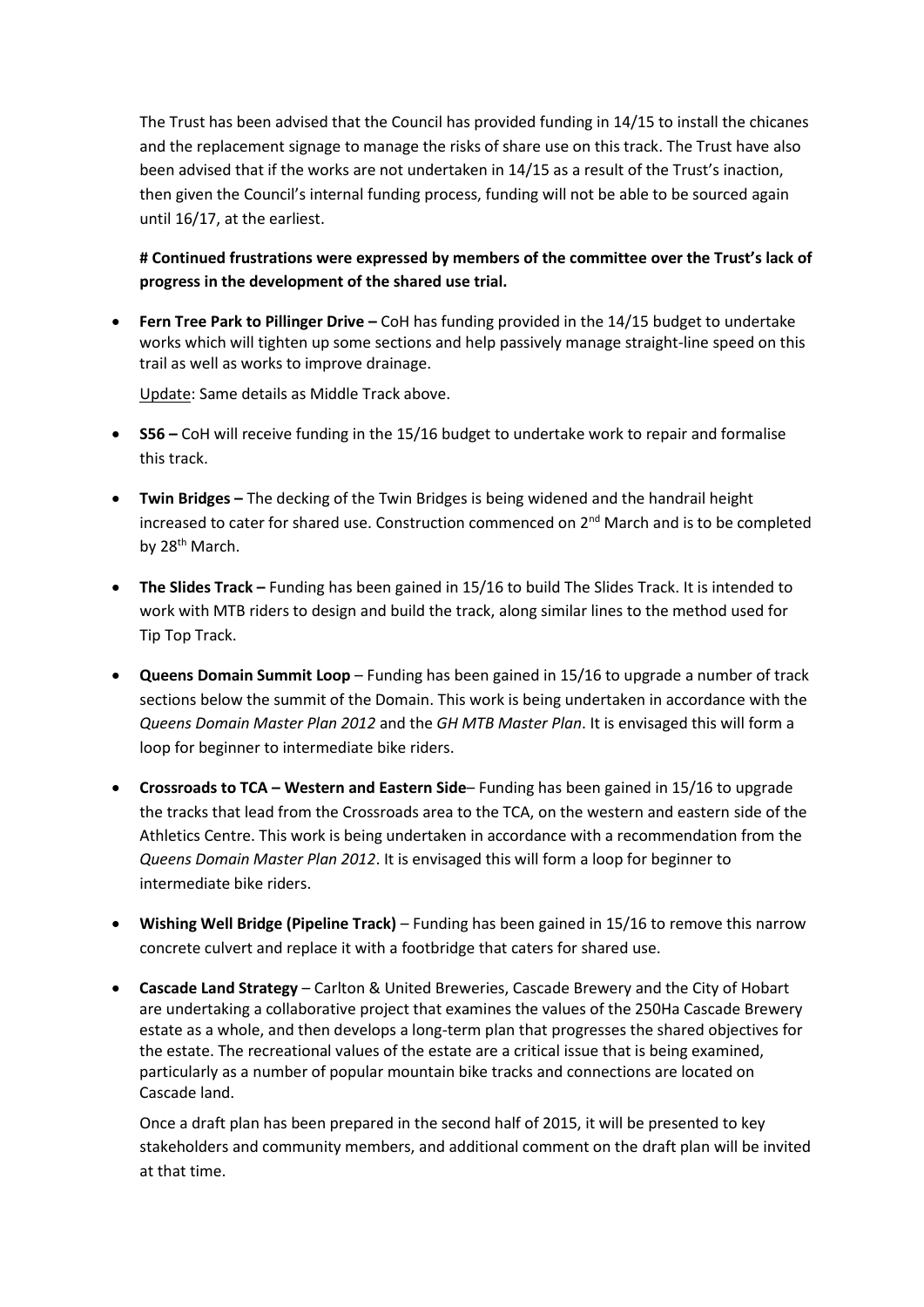**Track Care Group** - CoH are in the process of creating a T**rack Care Group** which will come under the umbrella of the Council's Bushcare program. The intent of the group is to formalise the system for volunteer bike riders to work with the Council in designing, building and maintaining tracks for bike riding.

Riders have been contacted to ascertain their level of interest and quite a number have responded positively.

It is envisaged that this group will be asked if they are interested in working on an extension to the Old Farm Track in 14/15 and the design and construction of the Slides Track in 15/16.

 **Pipeline Track Shared-Use** - CoH have been trialling shared use on the section of Pipeline Track between Halls Saddle and McDermotts Saddle for just under two years, and have been undertaking surveys of track users during March. A report will be submitted to the Council shortly with the outcomes of the shared use trial for their consideration to adopting shared use on a permanent basis.

## **Kingborough Council (KC)**

 **Kingborough MTB Park** – Work is being done to ensure that the park remains in good condition with funding submissions being prepared (to Council) for regular maintenance and materials for the parks ongoing upkeep.

## **Clarence City Council (CCC)**

#### *Immediate works*

- **Pilchers Hill** The Meehan Range Trail Groomers are working on a new single direction descent track in Pilchers Hill Reserve as the Pilchers Hill Track is one-way uphill only and the Caves Hill Track will be made one way uphill only.
- **Clarence MTB Park**  The Caretaker Program, in conjunction with the volunteer trail builder program, have been working hard in the park and surrounding area.
	- $\circ$  New signage has been installed at trail heads at the park entrance and further signage will be installed at intersections over the upcoming months. (photo)
	- $\circ$  Smooth as Butter (beginners) The first stage of this 2km beginners loop track by the Tasman Hwy has been constructed and is now signed.
	- $\circ$  Corkscrew Climb & Descent (Intermediate) The Green Corps built trail has been rerouted in the lower sections and new trail constructed to improve the experience.
	- $\circ$  A new track has been constructed by volunteers to provide a link between the CMBP and the PWS Redgate Section which bypasses Belbins Road roadway.
	- o The Meehan Monster event was held in the park last October.
- **Risdon Vale Tracks**
	- o The Risdon Vale Bike Collective has constructed a new loop track on Council land near the Grasstree Hill Rivulet (photos)
- **Tangara Trail** 
	- $\circ$  Clear Lagoon Track The boardwalk on the Clear Lagoon Track over the boggy section between Farnaby Place and Deeprose Way will be elevated so it isn't submerged after heavy rain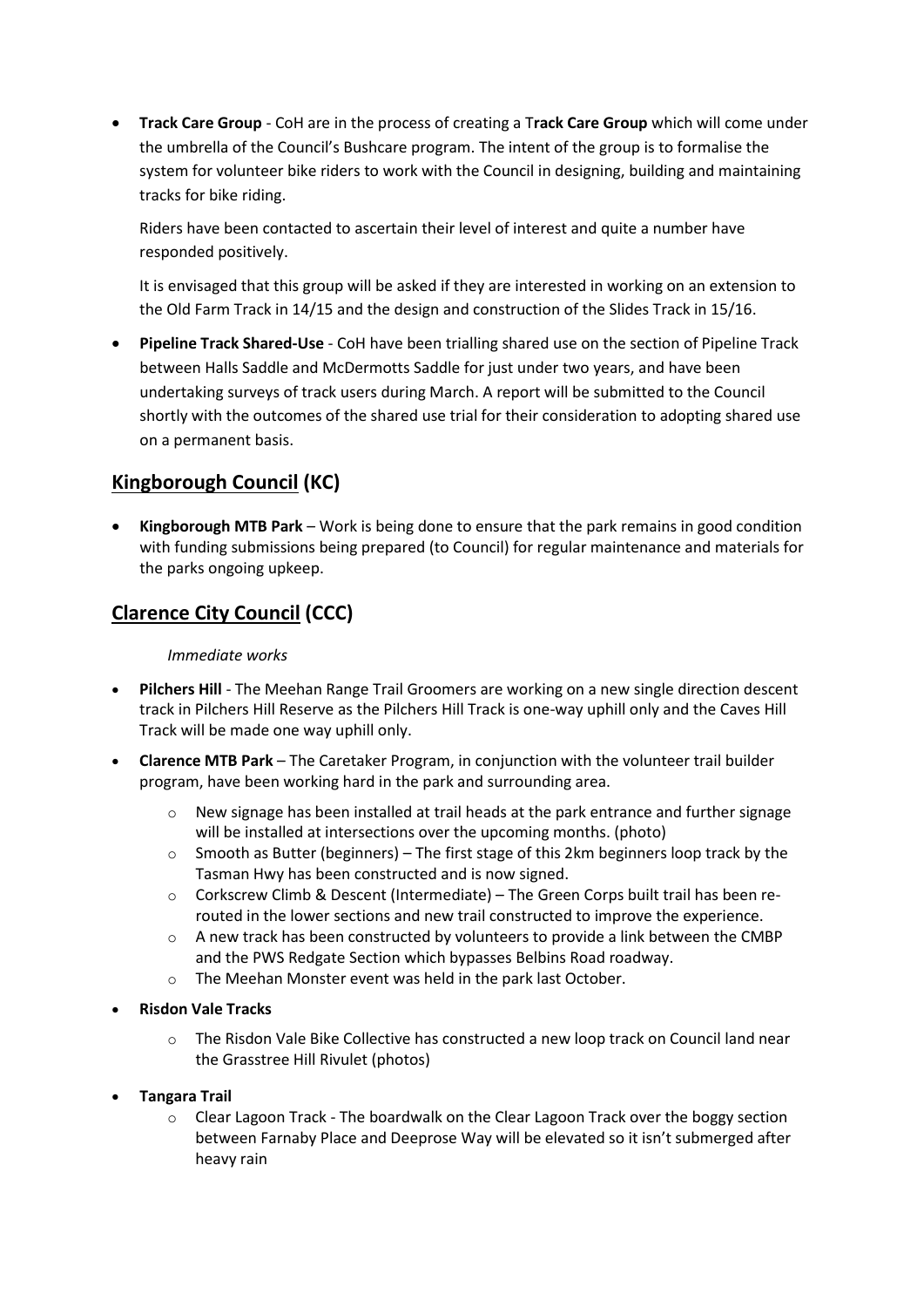- o Dirty Bridge Creek Track A trail connection has been provided between School Road and Germaine Court in Sandford.
- o Mortimer Bay Coastal Trail Approval has been given to extend the track from Baragoola Lane to Palana Court. Construction will commence later in the year

#### *Planning works*

- **Pilchers Hill -** A new track connection is being planned from Pilchers Hill, around the back of Caves Hill, to join up with tracks from Belbins Rd. Waiting on a licence agreement with landowner.
- **Meehan Range** A draft Meehan Range Strategic Plan is being finalised (which is being coordinated by Dirt Art). Once it has been approved for consultation by PWS and CCC it will be presented to stakeholders for feedback. It includes Clarence MTB Park, Belbins Rd area, Pilchers Hill area and Risdon Vale.
- **Clarence Mountain Bike Park -** A budget submission has been made to extend the dual direction section at the top of the Corkscrew Track to the start of the downhill track which will bypass a steep section of fire trail (approx. 300m). There are plans to turn the downhill track into a descending track because of the lack of shuttle access to the top and a desire to make it cater for a wider range of riders.



**Clarence MTB Park**: Signage



**Risdon Vale – new tracks**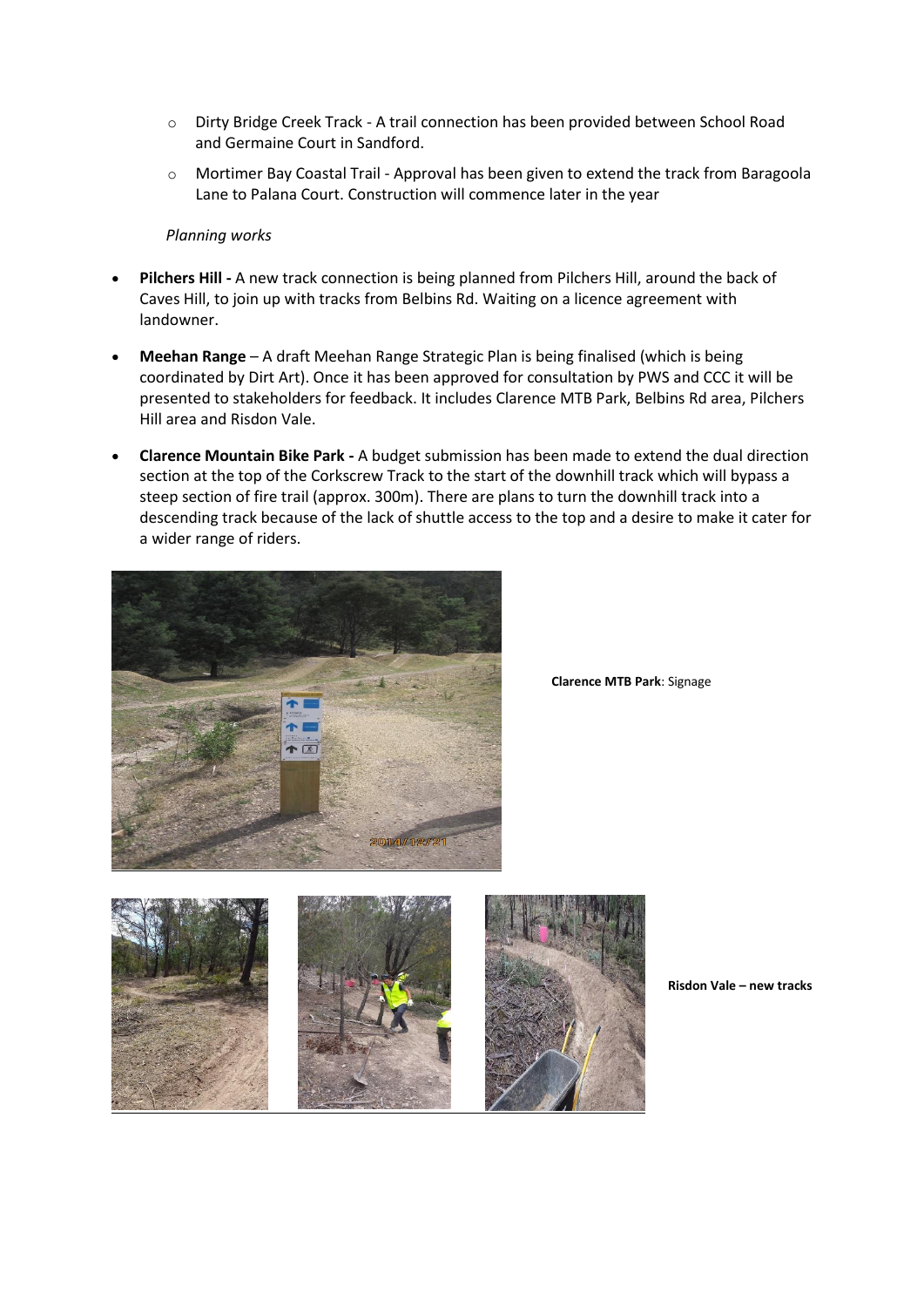# **Glenorchy City Council (GCC)**

#### **Glenorchy MTB Park**

- $\circ$  4 x new park benches and a water filling station to be installed in the MTB Park before June 2015
- $\circ$  Currently undertaking tree assessment of all Glenorchy MTB Park trails to manage tree fall risk to riders
- $\circ$  Maintenance work undertaken on the North South descent into the MTB Park from the 5 ways junction
- o Reroute of the Access track from the main park hub up to the Water Fire Trail adjacent to the lower pine section of the National Downhill Track
- o Persistent drainage issue on North South descent at the park hub fixed
- $\circ$  We are 17 days short of having a years worth of data on some of the track use in the Glenorchy Mountain Bike Park. Quite impressive, an opportunity to compare this asset to other recreation facilities around GCC. Here are some of the stats as at yesterday 11/03/2015:
- o Counter 1 (on Fire Trail leading up to park hub) **TOTAL COUNTS: 27,380** AVERAGE PER DAY: 78.7 including dog walkers, riders, Taswater and GCC staff etc.
- o Counter 2 (XC ascent to Water FT) **TOTAL COUNTS: 5031** AVERAGE PER DAY: 14.5 Single track 1 direction XC riders
- o Counter 3 (XC ascent from Water FT to 5 Ways Jnc) **TOTAL COUNTS: 4569** AVERAGE PER DAY: 13.1 Single track 1 direction XC riders
- o Counter 4 (North South/XC descent below Water FT) **TOTAL COUNTS: 7847** AVERAGE PER DAY: 22.5 Single track 1 direction XC riders

## **Wellington Park Management Trust (WPMT)**

- **Track Conversions**
	- $\circ$  The Wellington Park Management Trust has approved a proposal from Hobart City Council to convert Old Farm Track from shared use to single use (mountain bike only) and the works required for the conversion, including a new section of track to connect Old Farm Track directly to the Main Fire Trail (see attached).
	- $\circ$  The Trust has also approved the conversion of the Lower Fern Glade Track and the upper portion of Middle Track from single use (walkers only) to shared use on a trial basis. The conversion will be part of an assessment of the environmental and social impacts of the Track conversions recommended in the GHMBMP.
- **Monitoring**
	- $\circ$  Bikes on walking tracks: fair bit of school holiday activity on FingerPost track between Pinnacle Road intersections and below. Crossing O'Grady's Fire Trail and high speed (and ignoring my imposing presence). Also reported low usage of Lower Sawmill Track; Increasing usage of upper Luge again.
- **Track Grading project**
	- $\circ$  WP is re-grading all track sections according to Greater Hobart Trails system Very Easy Easy – Moderate – Difficult- Very Difficult, ahead of new signage in HCC area. There will be separate grading for mountain bikes and walkers.